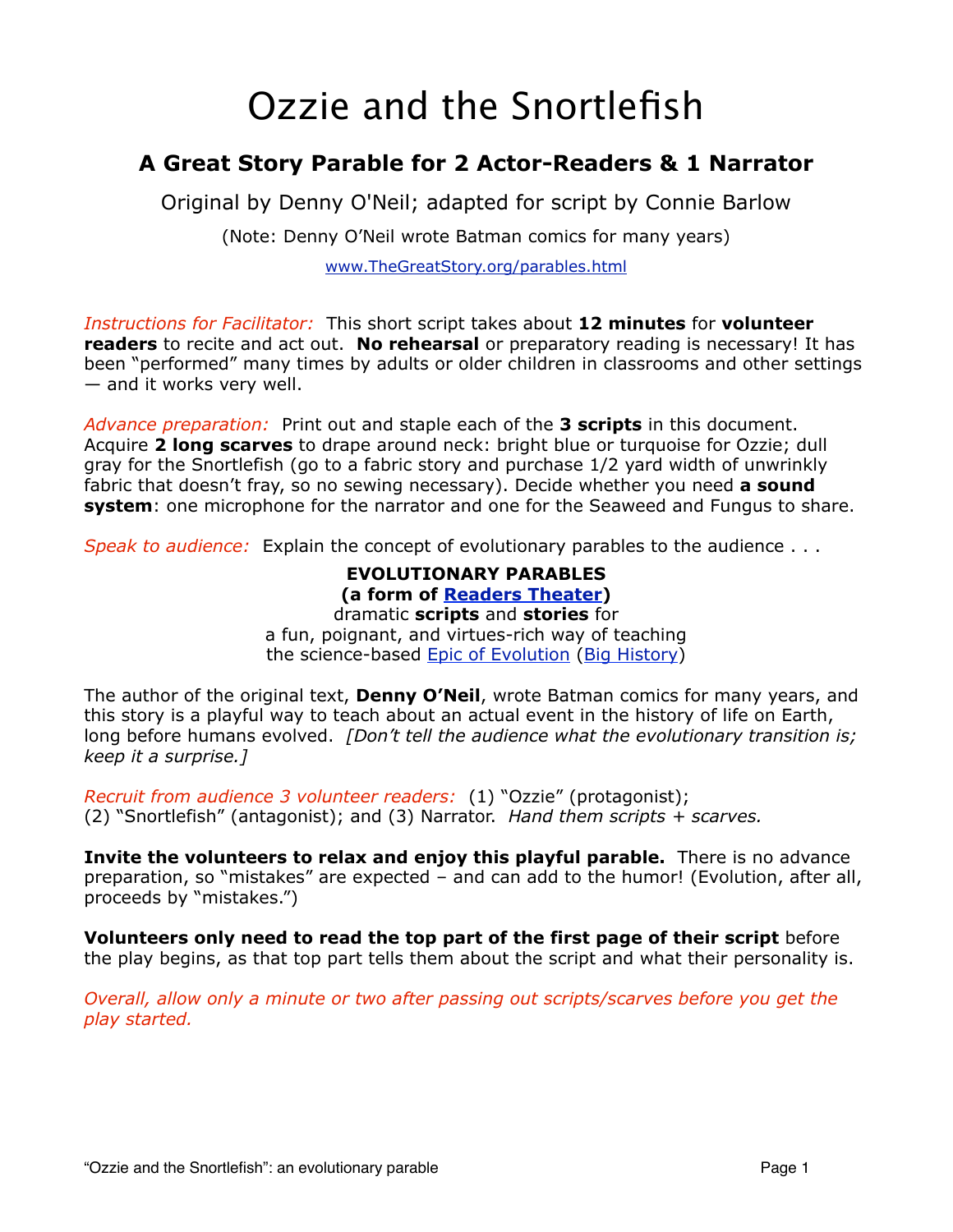# **Narrator** Role for

# **"Ozzie and the Snortlefish"**

*INSTRUCTIONS TO NARRATOR:*

- *1. Your parts to read aloud appear in bold.*
- *2. Notice the red "him/her" and he/she in your script. You will need to choose the correct word while you are reading, depending on the gender of the 2 actors.*

*3. Notice the strange blue words in your first paragraph. That is a real scientific name of a fossil fish — and it is impossible to pronounce. So trying to say it can be funny!*

*4. Read your part at a normal pace — not slowly or melodramatically.*

*5. Make sure Ozzie and the Snortlefish (whose nickname is KUMP) are both on stage and ready before you start reading your part.*

**NARRATOR: Once upon a very, very long time ago — 380 million years ago, more or less — there lived an ambitious young fish. This fish's real name was** *Panderichthys elpistostege***. But since that's a bit hard to say, we'll call him/her Ozzie.**

*\_\_\_\_\_\_\_\_\_\_\_\_\_\_\_\_\_\_\_\_\_\_\_\_\_\_\_\_\_\_\_\_\_\_\_\_\_\_\_\_\_\_\_\_\_\_\_\_\_\_\_\_\_\_\_\_\_\_\_\_\_\_\_\_\_\_*

**Ozzie did pretty much what his/her brothers, sisters, and cousins did, which was to putter around the bottom of a pond, looking at the sand and dirt, waving fishy fins, and trying to keep from being eaten by larger fish. That was what bottom-dwelling fish did in those days, and in these days too.**

**One morning, Ozzie was skimming along the ooze at the bottom of the pond when he/she met a sleeping Snortlefish named Kumpfrumple.**

**Kumpfrumple had no friends because he/she was an extremely rude fish — as well as being lazy, ill-tempered, and occasionally flatulent. But if Kumpfrumple had had friends, they would surely have called him/her "Kump" for short, and so shall we.**

**Kump opened one eye, looked at Ozzie, and said . . .**

KUMP: "Hey stupid! You think you're better than me, right?"

OZZIE: "I beg your pardon?"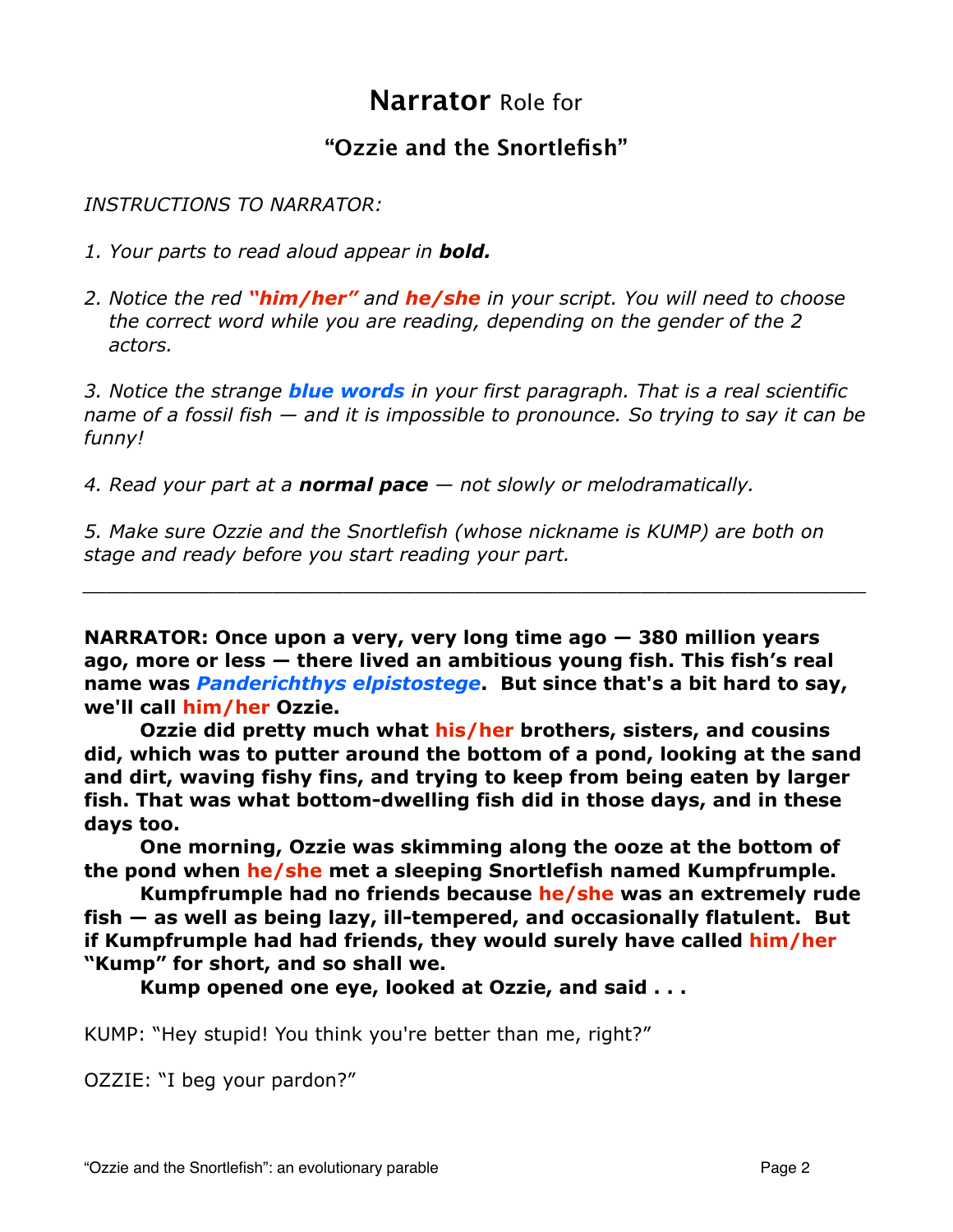# **NARRATOR: Kump waved a very flat fin in Ozzie's direction and said . . .**

KUMP: "Those things growing out of your body: The rest of us fish don't have those, so you must think you're better than us!"

# **NARRATOR: Ozzie looked down at four stout appendages jutting from his/her flanks.**

OZZIE: "Oh these? You are wrong when you say I'm the only one who has them. Actually, a lot of my relatives seem to be growing them, too."

KUMP: "What are they good for?"

OZZIE: "I've been wondering that myself. Mostly, I use them to help guide me around the pond. I also rub them in the mud and sand, which can be fun if you're in a certain mood. But mostly, I just use them to push and to pull."

KUMP: "Sounds dumb to me!"

OZZIE: "Last night I had a dream. I dreamed that some day I'll climb out of the water and onto the stuff that surrounds the pond: The not-water."

KUMP: "The not-water! Preposterous! No fish has ever ventured into the notwater!"

# **NARRATOR: Ozzie sighed and turned away, wiggling his/her appendages. Then Ozzie began to speak again — and with renewed conviction.**

OZZIE: "These strange things will grow thicker and stronger — I just know it! One day I'll use them to pull myself out of the pond and to move across the not-water by putting one in front of the other."

KUMP: "Does this dumb activity have a name?"

#### **NARRATOR: Suddenly an idea stopped the little fish in his/her tracks.**

OZZIE: "*Walking!* How does that sound? — *walking*! I think it has a certain ring to it. If you ask me, it could catch on!"

KUMP: "That's it?! All that trouble just to do *walking*?!"

#### **NARRATOR: Ozzie was now bursting with energy and exclaimed . . .**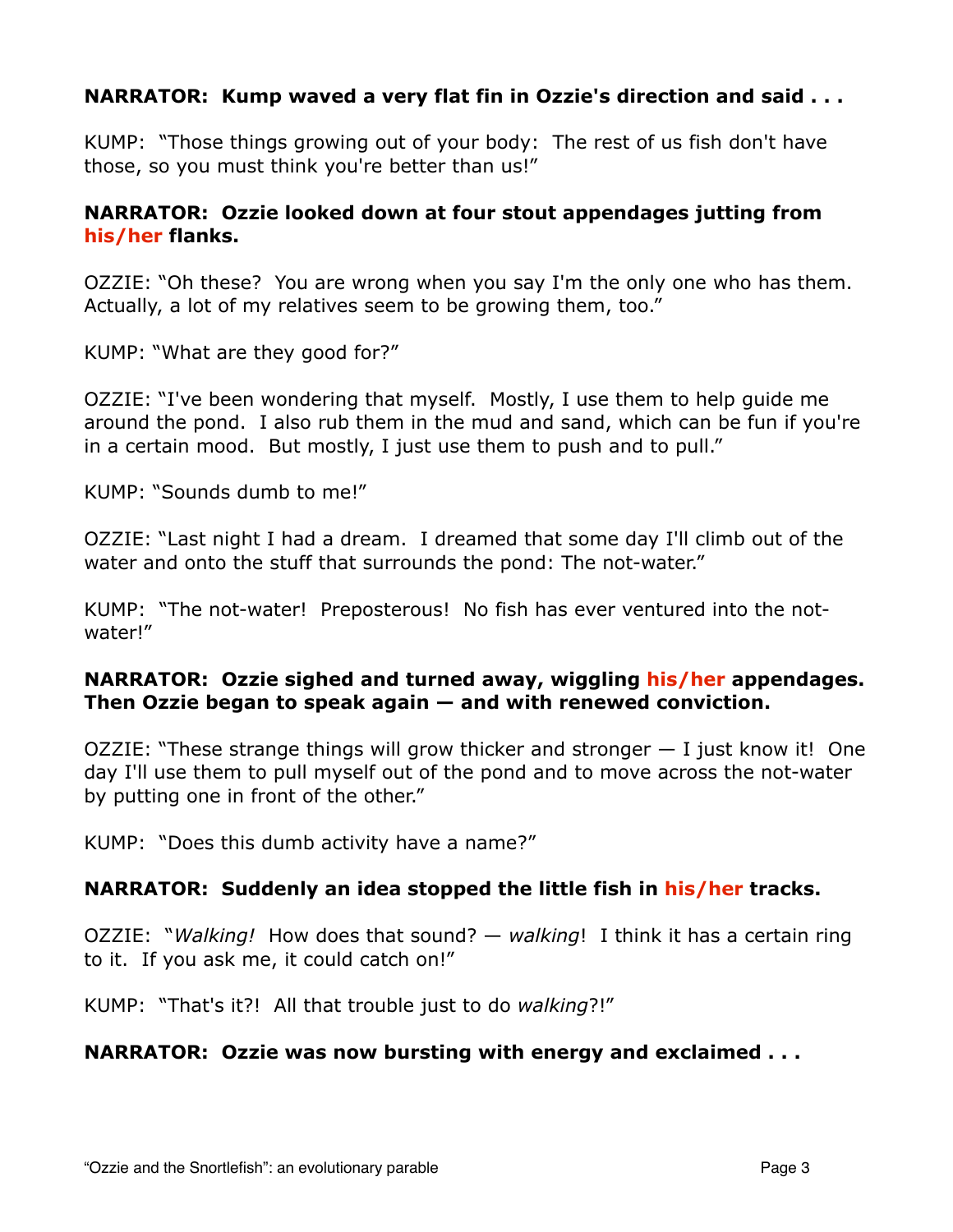OZZIE: "We'll jump! . . . We'll kick balls! . . . We'll dance! . . . We'll play ringaround-the-rosey!"

KUMP:"Awwwww! What does any of that mean?!"

OZZIE: "I guess I don't really know."

KUMP: "It all sounds stupid! Why would any sane fish want to do any of that?!"

OZZIE: "To see! To learn! To explore! To understand! To become!"

KUMP: "Hmmmmph!"

OZZIE: "I dreamed that we will change and change and change again. Some of us will soar high above the pond!"

KUMP: "Hmmmmph!"

OZZIE: "Some of us will become mighty creatures a hundred fishes high!"

KUMP: "Hmmmmph!"

OZZIE: "Some will become wise!"

KUMP: "Hmmmmph!"

OZZIE: "The wise ones will someday come to know who they are and why they exist. They may even understand everything that is  $-$  and they will celebrate everything they understand!"

KUMP: "Hmmmmph!"

#### **NARRATOR: Kump settled back into the ooze, and with a slap of a fishy tail released a cloud of mud into the water.**

KUMP: "Sounds unlikely!"

OZZIE: "Maybe some of it is — and maybe not! We'll never know unless we climb out of the pond."

KUMP: "Seems like a lot of bother with no guaranteed return**.** A smart fish will stay right here and enjoy life. Now you go swim out of here — or *walk*, if that's what makes you happy. Me? I'm late for my nap."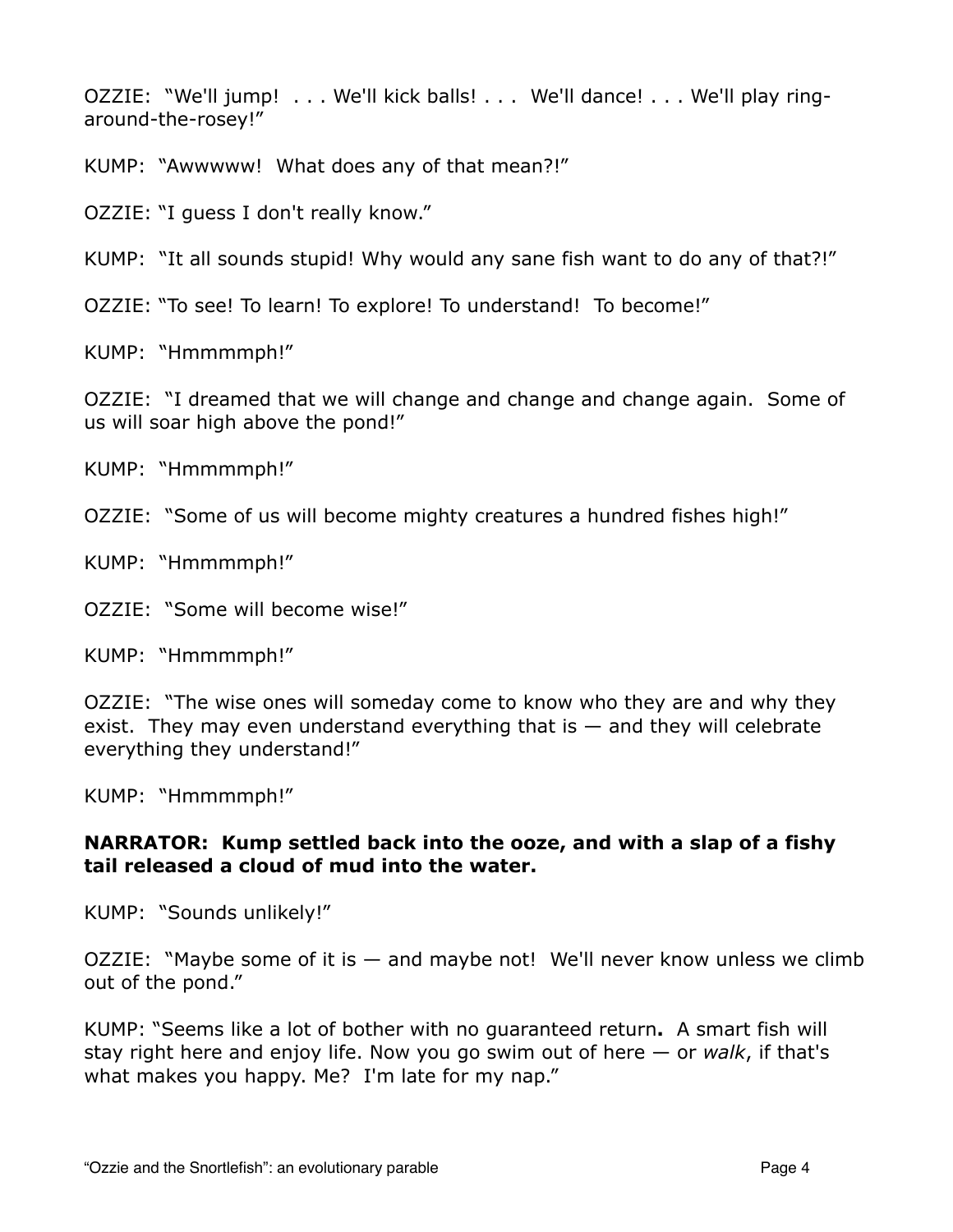**NARRATOR: Well, that's the end of the story. But you may want to know a little of what happened next.**

 **That afternoon, the sleeping snortlefish was eaten by a much larger fish. Within a couple of hundred thousand years, a similar fate befell the entire snortlefish clan — which is why nobody has ever heard of them.**

 **What about Ozzie? Well, Ozzie never did get out of the pond. But later, some of Ozzie's descendants did.**

 **How much of the rest of Ozzie's dream came true?** 

 **THE END.**

**ALL:** *[As audience applauds, take a bow together.]*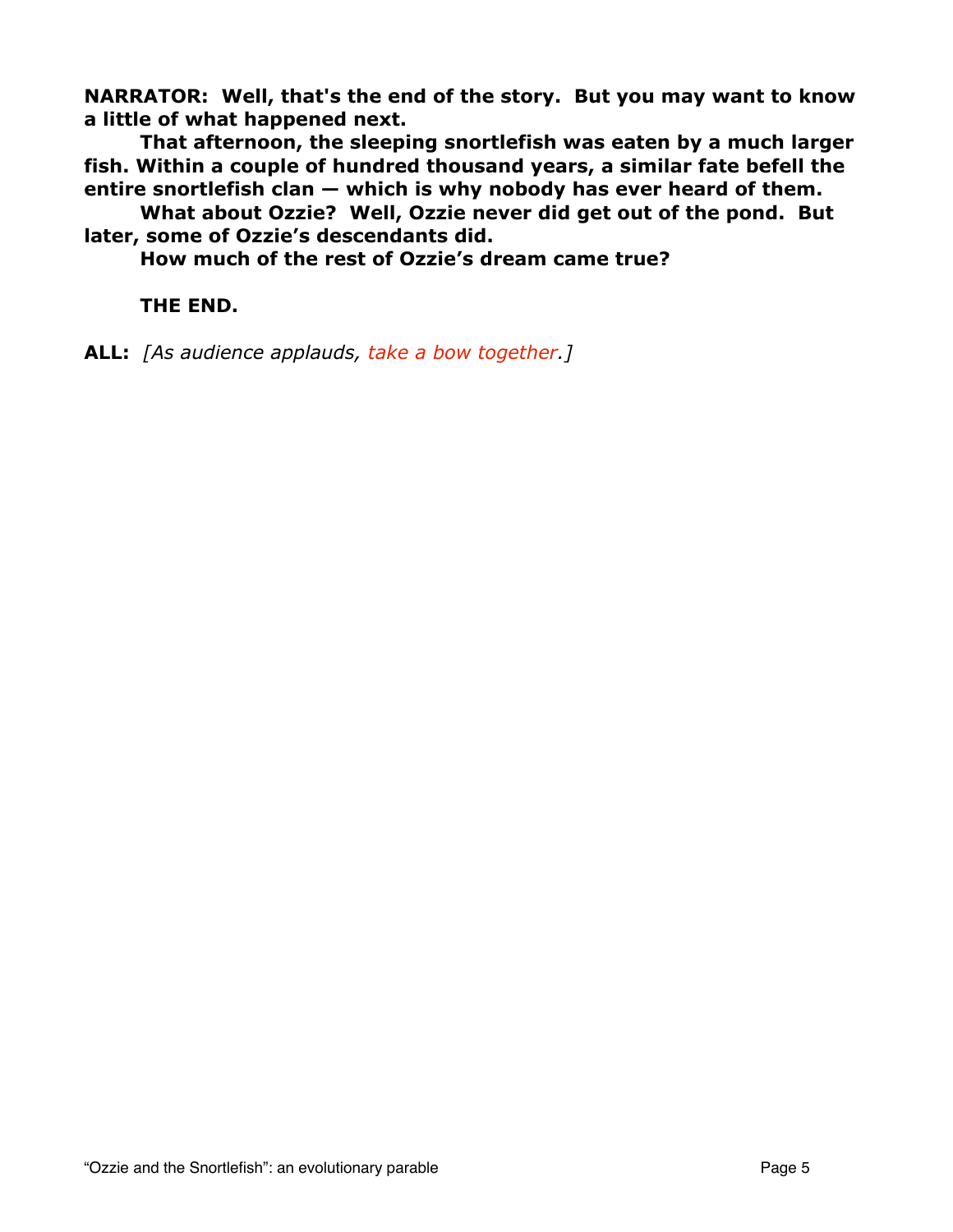# **Ozzie** Role for

# **"Ozzie and the Snortlefish"**

# *INSTRUCTIONS TO OZZIE:*

*You are the hero. You are a friendly fish, and you are optimistic and enthusiastic.* 

*It will be important to flap or wiggle your arms (or a scarf, if you have been given one) when the script calls for you to move them.*

*What you need to read is always in bold type.*

*Stage directions for you are in [italics] type.*

*Read your part at a normal pace — not slowly or melodramatically.*

*Face audience as much as possible while speaking, rather than looking at Kump. \_\_\_\_\_\_\_\_\_\_\_\_\_\_\_\_\_\_\_\_\_\_\_\_\_\_\_\_\_\_\_\_\_\_\_\_\_\_\_\_\_\_\_\_\_\_\_\_\_\_\_\_\_\_\_\_\_\_\_\_\_\_\_\_\_\_*

**OZZIE:** *[Begin play by standing near center stage and near the Snortlefish, whose nickname is "Kump." Act out what you hear the narrator say about you. Don't look at your script again until Kump says to you, "Hey, stupid!"]*

NARRATOR: *[speaks for about a minute]*

KUMP: "Hey stupid! You think you're better than me, right?"

# **OZZIE:** *[politely]* **"I beg your pardon?"**

NARRATOR: Kump waved a very flat fin in Ozzie's direction and said . . .

KUMP: "Those things growing out of your body: The rest of us fish don't have those, so you must think you're better than us!"

**OZZIE:** *[wiggle your arms or scarf]*

NARRATOR: Ozzie looked down at four stout appendages jutting from his/her flanks.

# **OZZIE: "Oh these? You are wrong when you say I'm the only one who has them. Actually, a lot of my relatives seem to be growing them, too."**

KUMP: "What are they good for?"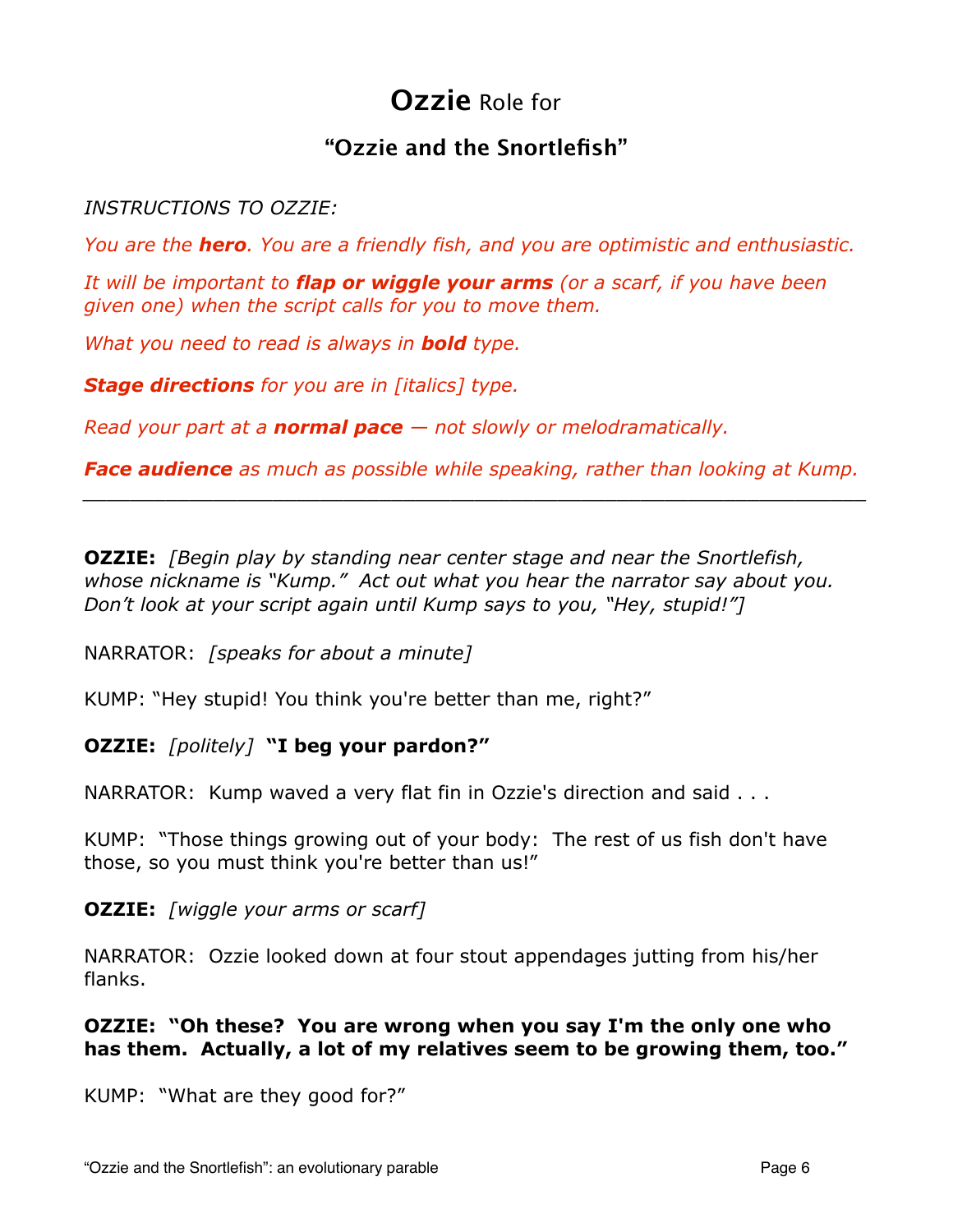**OZZIE: "I've been wondering that myself. Mostly, I use them to help guide me around the pond. I also rub them in the mud and sand, which can be fun if you're in a certain mood. But mostly, I just use them to push and to pull."**

KUMP: "Sounds dumb to me!"

**OZZIE:** *[face audience]* **"Last night I had a dream. I dreamed that some day I'll climb out of the water and onto the stuff that surrounds the pond: the not-water!"**

KUMP: "The not-water? Preposterous! No fish has ever ventured onto the notwater!"

NARRATOR: Ozzie sighed and turned away, wiggling his/her appendages. Then Ozzie began to speak again — and with renewed conviction.

# **OZZIE: "These strange things will grow thicker and stronger — I just know it! One day I'll use them to pull myself out of the pond and to move across the not-water by putting one in front of the other."** *[gesture]*

KUMP: "Does this dumb activity have a name?"

NARRATOR: Suddenly an idea stopped the little fish in his/her tracks.

# **OZZIE: "***Walking!* **How does that sound? —** *walking***! I think it has a certain ring to it. If you ask me, it could catch on!"**

KUMP: "That's it?! All that trouble just to do *walking*?!"

NARRATOR: Ozzie was now bursting with energy and exclaimed . . .

# **OZZIE:** *[act out]* **"We'll jump! . . . We'll kick balls! . . . We'll dance! . . . We'll play ring-around-the-rosey!"**

KUMP: "Awwwww! What does any of that mean?!"

# **OZZIE: "I guess I don't really know."**

KUMP: "It all sounds stupid! Why would any sane fish want to do any of that?!"

# **OZZIE: "To see! To learn! To explore! To understand! To become!"**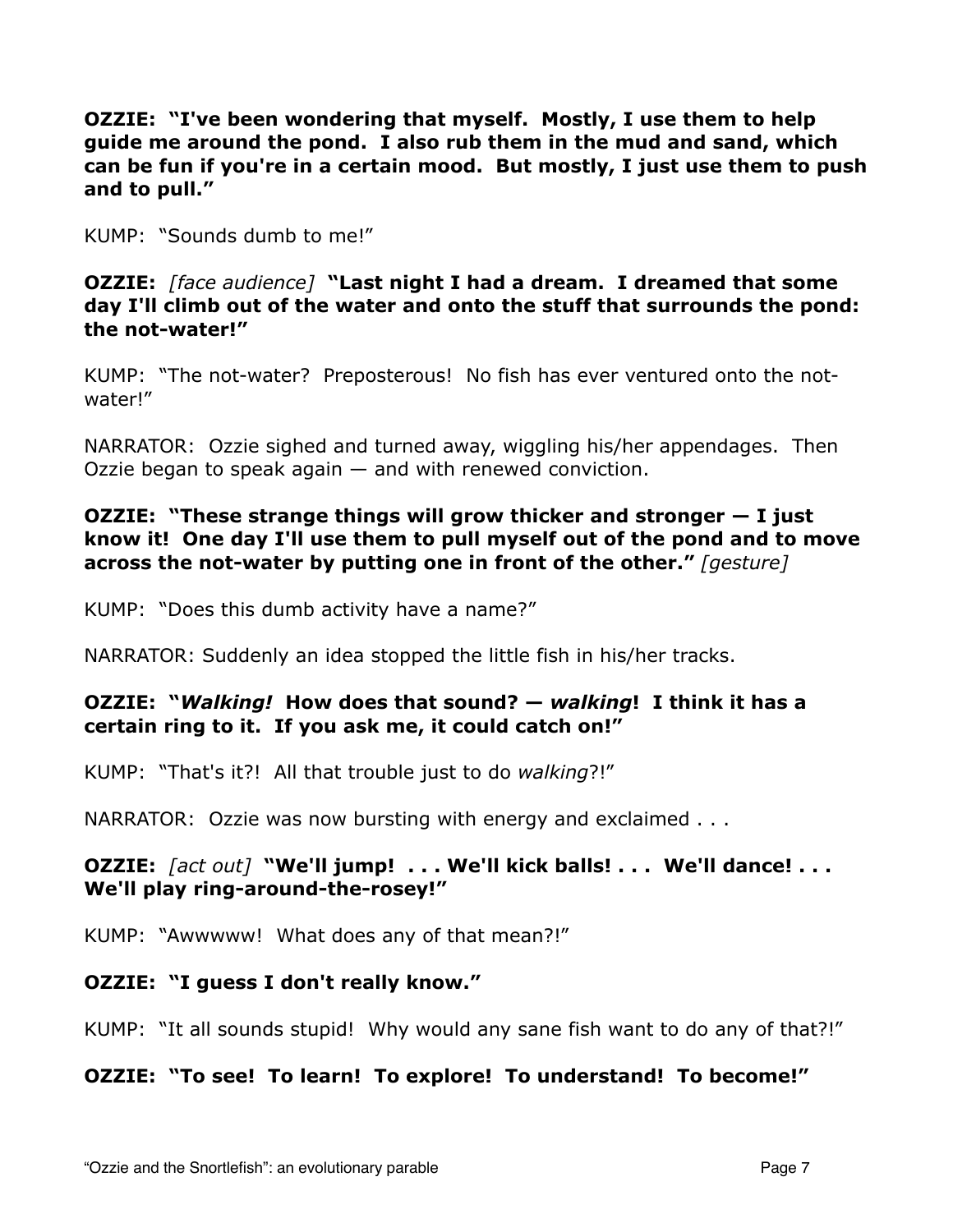KUMP: "Hmmmmph!"

**OZZIE:** *[face audience]* **"I dreamed that we will change and change and change again. Some of us will soar high above the pond!"** *[point up]*

KUMP: "Hmmmmph!"

# **OZZIE: "Some of us will become mighty creatures a hundred fishes high!"**

KUMP: "Hmmmmph!"

#### **OZZIE: "Some will become wise!"**

KUMP: "Hmmmmph!"

#### **OZZIE: "The wise ones will someday come to know who they are and why they exist. They may even understand everything that is — and they will celebrate everything they understand!"**

KUMP: "Hmmmmph!"

NARRATOR: Kump settled back into the ooze, and with a slap of a fishy tail released a cloud of mud into the water.

KUMP: "Sounds unlikely!"

#### **OZZIE: "Maybe some of it is — and maybe not! We'll never know unless we climb out of the pond."**

KUMP: "Seems like a lot of bother — with no guaranteed return. A smart fish will stay right here and enjoy life. Now you go swim out of here — or *walk*, if that's what makes you happy. Me? I'm late for my nap."

**OZZIE:** *[Face audience and listen silently as narrator reads a concluding paragraph. After Narrator says, "The End", all 3 bow together.]*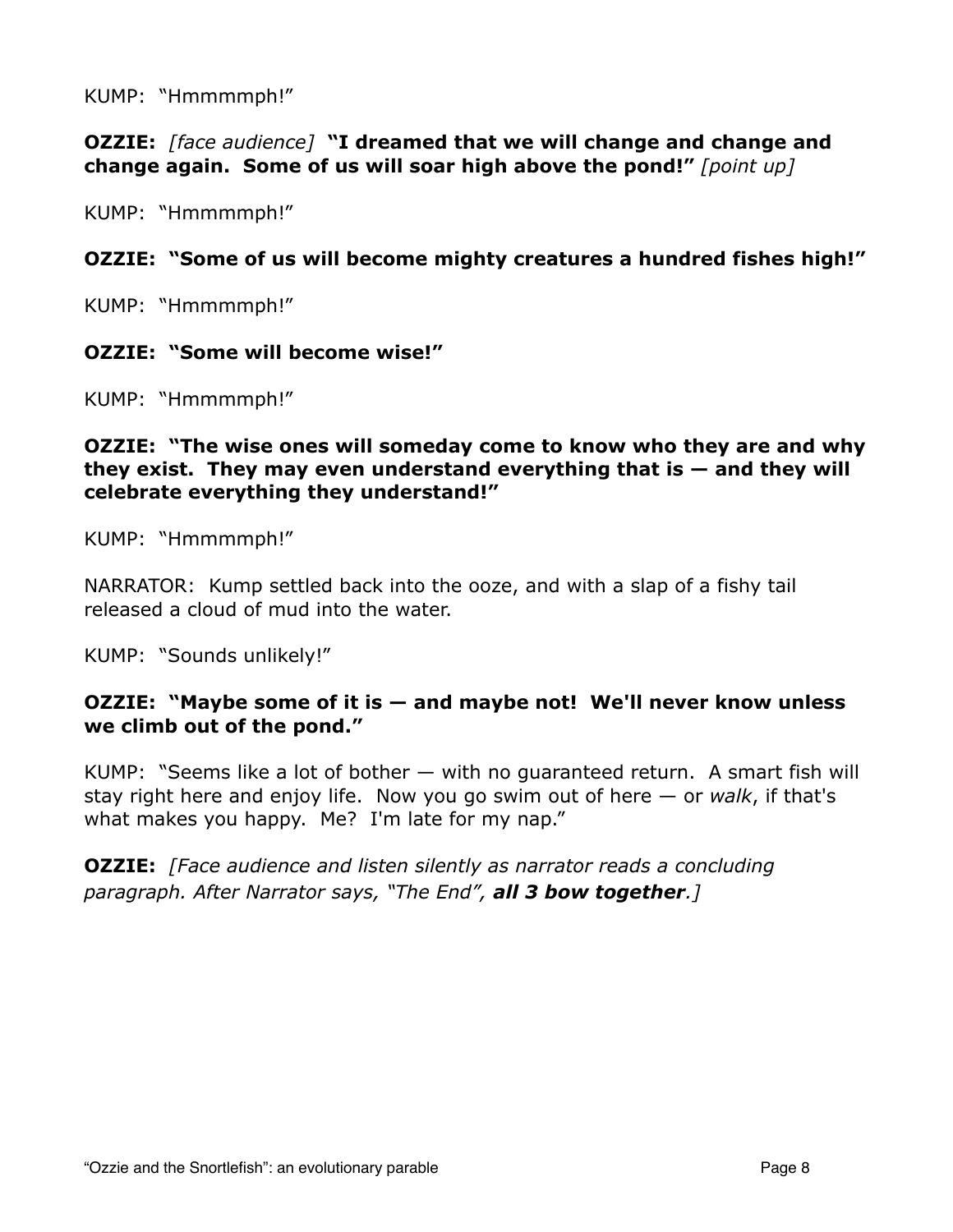# **Snortlefish** Role for

# **"Ozzie and the Snortlefish"**

*INSTRUCTIONS TO SNORTLEFISH (nickname = KUMP):*

*You are the antagonist — a gruff, nasty, grumpy, and lazy fish. What you need to read is always in bold type.*

*Stage directions for you are in [italics] type.*

*Read your part at a normal pace — not slowly or melodramatically.*

*Face audience as much as possible while speaking, rather than looking at Ozzie.*

**\_\_\_\_\_\_\_\_\_\_\_\_\_\_\_\_\_\_\_\_\_\_\_\_\_\_\_\_\_\_\_\_\_\_\_\_\_\_\_\_\_\_\_\_\_\_\_\_\_\_\_\_\_\_\_\_\_\_\_**

**KUMP:** *[Begin play by standing near center stage and near Ozzie. The Narrator will read an introduction for 2 minutes. Listen and act out what you hear the narrator saying about you. Don't look at your script again until the Narrator says, "Kump opened one eye and looked at Ozzie and said . . ." ]*

NARRATOR: *[speaks for about 2 minutes]* . . . Kump opened one eye, looked at Ozzie and said . . ."

# **KUMP: "Hey stupid! You think you're better than me, right?"**

OZZIE: "I beg your pardon?"

*\_\_\_*

NARRATOR: Kump waved a very flat fin in Ozzie's direction and said . . .

# **KUMP: "Those things growing out of your body: The rest of us fish don't have those, so you must think you're better than us!"**

NARRATOR: Ozzie looked down at four stout appendages jutting from his/her flanks.

OZZIE: "Oh these? You are wrong when you say I'm the only one who has them. Actually, a lot of my relatives seem to be growing them, too."

# **KUMP: "What are they good for?!"**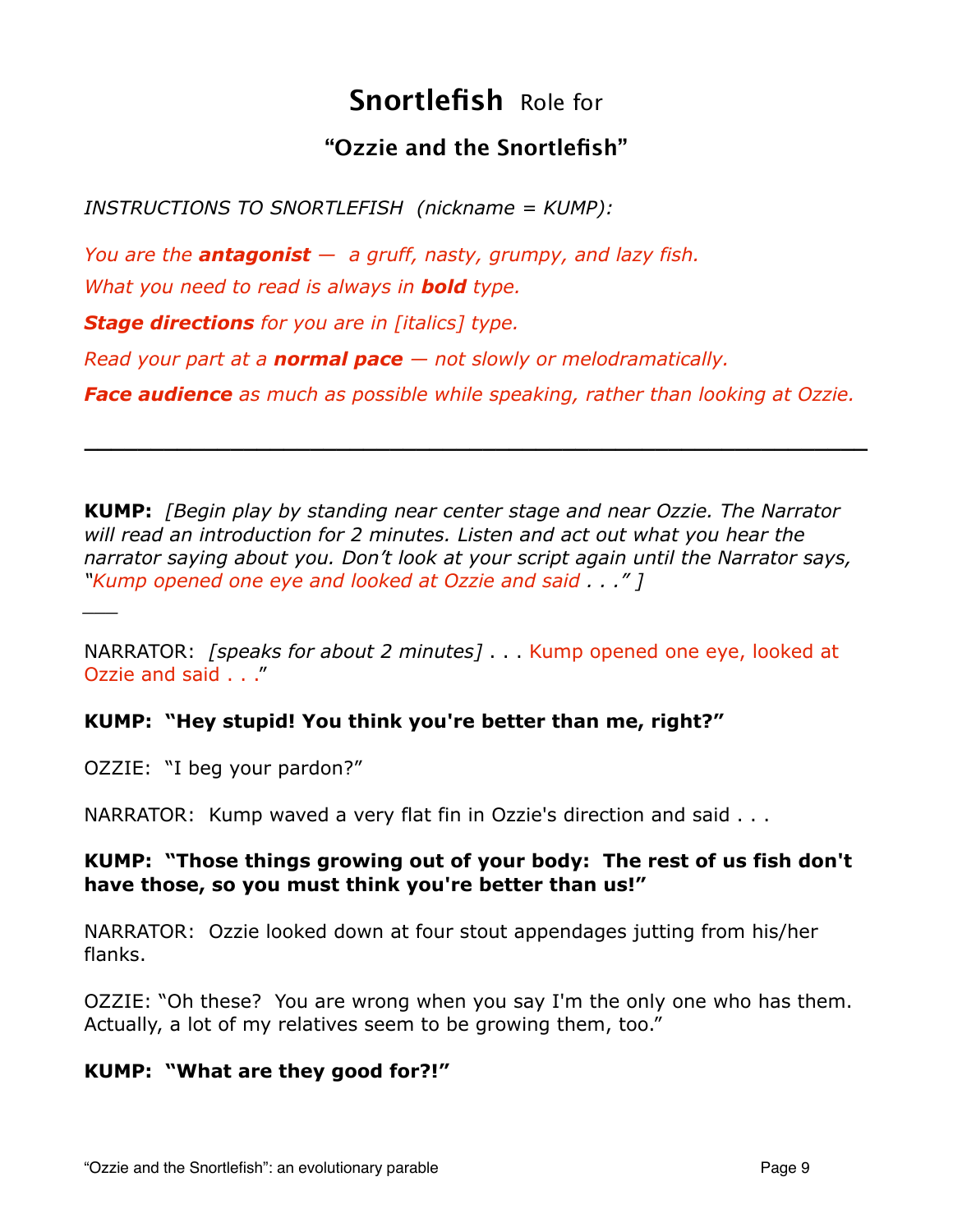OZZIE: "I've been wondering that myself. Mostly, I use them to help guide me around the pond. I also rub them in the mud and sand, which can be fun if you're in a certain mood. But mostly, I just use them to push and to pull."

**KUMP:** [turning & moving away a meter or so in a huff] **"Sounds dumb to me!"**

OZZIE: "Last night I had a dream. I dreamed that some day I'll climb out of the water and onto the stuff that surrounds the pond: The not-water."

# **KUMP: "The not-water? Preposterous! No fish has ever ventured onto the not-water!"**

NARRATOR: Ozzie sighed and turned away, wiggling his/her appendages. Then Ozzie began to speak again — and with renewed conviction.

OZZIE: "These strange things will grow thicker and stronger — I just know it! One day I'll use them to pull myself out of the pond and to move across the notwater by putting one in front of the other."

# **KUMP: "Does this dumb activity have a name?"**

NARRATOR: Suddenly an idea stopped the little fish in his/her tracks!

OZZIE: "*Walking!* How does that sound? — *walking*! I think it has a certain ring to it. If you ask me, it could catch on!"

# **KUMP: "That's it?! All that trouble just to do** *walking***?!"**

NARRATOR: Ozzie was now bursting with energy and exclaimed . . .

OZZIE: "We'll jump! . . . We'll kick balls! . . . We'll dance! . . . We'll play ringaround-the-rosey!"

# **KUMP: "Awwwww! What does any of that mean?!"**

OZZIE: "I guess I don't really know."

# **KUMP: "It all sounds stupid! Why would any sane fish want to do any of that?!"**

OZZIE: "To see! To learn! To explore! To understand! To become!"

# **KUMP: "Hmmmmph!"**